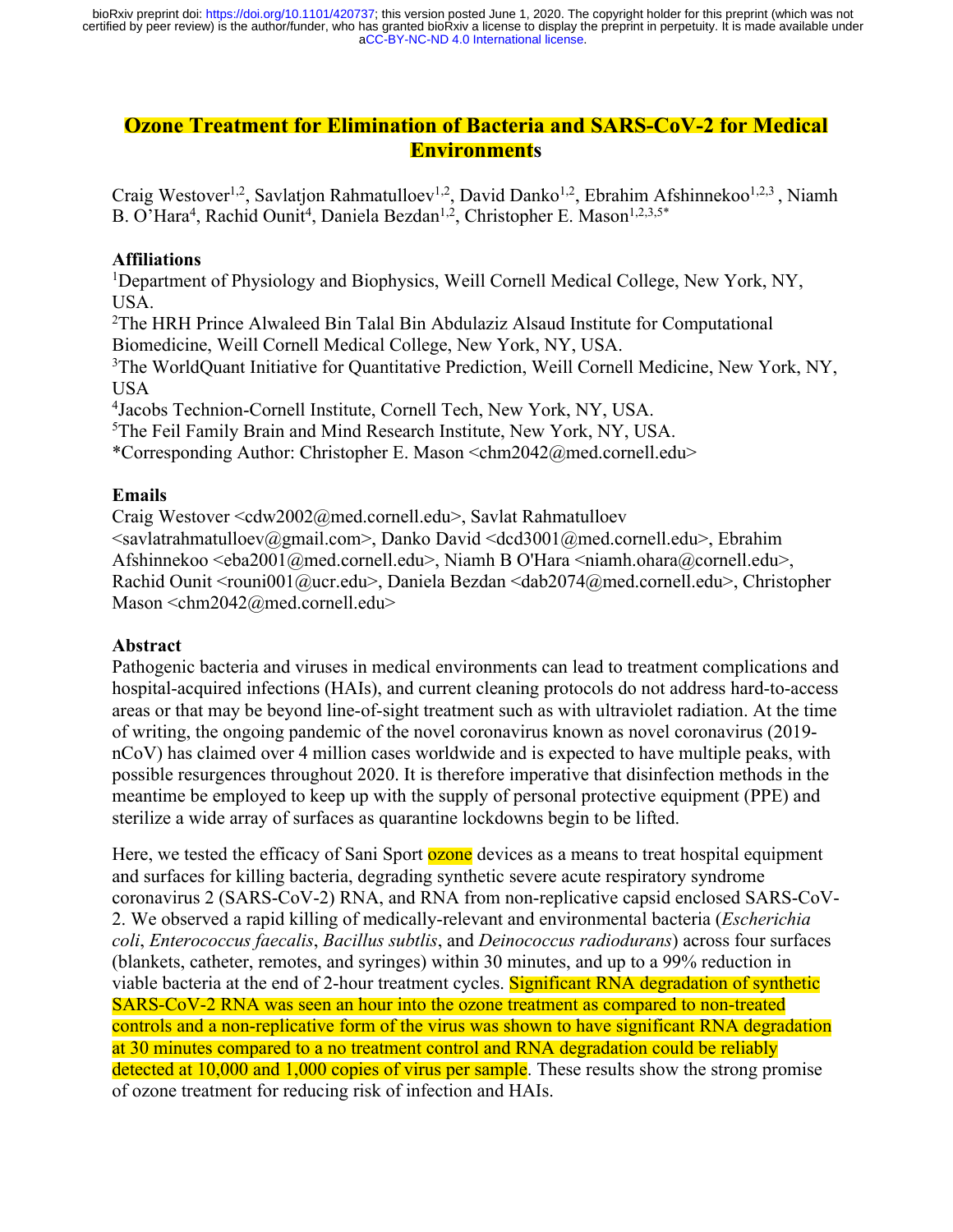#### **Keywords**

Microbiome, SARS-CoV-2, HAI, CFU, ozone, decontamination, log-kill, built-environment, RNA degradation

#### **Introduction**

The World Health Organization (WHO) has recently stated that we are entering a "postantibiotic era" due to decades of overuse of antibiotics for therapeutic and agricultural reasons<sup>1</sup>. Antimicrobial resistance (AMR) has been increasing at an alarming rate, whereby prevalent nosocomial infections such as pneumonia, tuberculosis, methicillin-resistant *Staphylococcus aureus* (MRSA), and *Clostridium difficile* infection are becoming difficult to treat with traditional methods, due to multidrug resistance (MDR) and AMR. In the United States alone, hospital acquired infections (HAIs) kill an average of 63,000 patients yearly, with many showing AMR. In order to combat this crisis, resources have been allocated to developing modified versions of existing antibiotics or discovery of new ones. However, resistance to new and existing drugs continues to persist due to the strong selective pressure of antibiotics, with successful bacteria acquiring antimicrobial resistance genes in a continual 'arms race' between antibiotic development and antibiotic resistance<sup>3</sup>.

As such, there is a need of novel approaches for effective disinfection tools that control drug resistant pathogens and reduce antibiotic utilization and consumption. In the past, ozone has been utilized to safely sanitize a number of products in various industries, such as sewage treatment to kill harmful bacteria<sup>4</sup>. The strong electronegative properties of ozone encourages disruption of proteins, peptidoglycans, and lipids in the cell wall and cell membrane, and interferes with the activity of enzymes and nucleic acids. It has been demonstrated that ozone is up to 3,000 times faster acting and 150 times stronger than chlorine for killing bacteria, fungi, and other pathogens under some conditions<sup>5</sup>. Also, ozone has been used at highly toxic concentrations to sanitize hospital rooms prior to patient occupation<sup>6,7</sup>. However, ozone is inherently unstable as it degrades to diatomic oxygen if its source of production is exhausted<sup>5</sup>. Thus, a method for continually-generating ozone may be an ideal tool for sanitizing various hospital surfaces or equipment, as an alternative to the autoclave or ultraviolet light, but such a device (to our knowledge) has not been tested on medical equipment. Here, we report the impact of an ozonegenerating machine on medically-relevant surfaces and materials from a hospital, to gauge the impact on bacterial growth (colony forming units, or CFUs) and response (percent of bacteria killed).

Ozone disinfection of surfaces and hospital personal protective equipment (PPE) has been suggested to be a more eco-friendly disinfectant with a short half-life, leaving no chemical byproducts behind. It has been demonstrated that standard N95 mask filters can withstand many cycles of ozone gas treatment with no degradation of material or filtration efficiency even up to 200 part per million (ppm) for 90 minutes or 20 ppm for up to 36 hours, both dosages well beyond the proposed viricidal dose of 10 ppm for 30 minutes necessary for 99% viral inactivation<sup>8,9</sup>. In addition, gaseous ozone has the benefit of being able to spread throughout a room and was shown to penetrate multiple crevices and surfaces compared to liquid sprays or aerosols in order to kill different types of viruses including aerosol-borne viruses $10$ .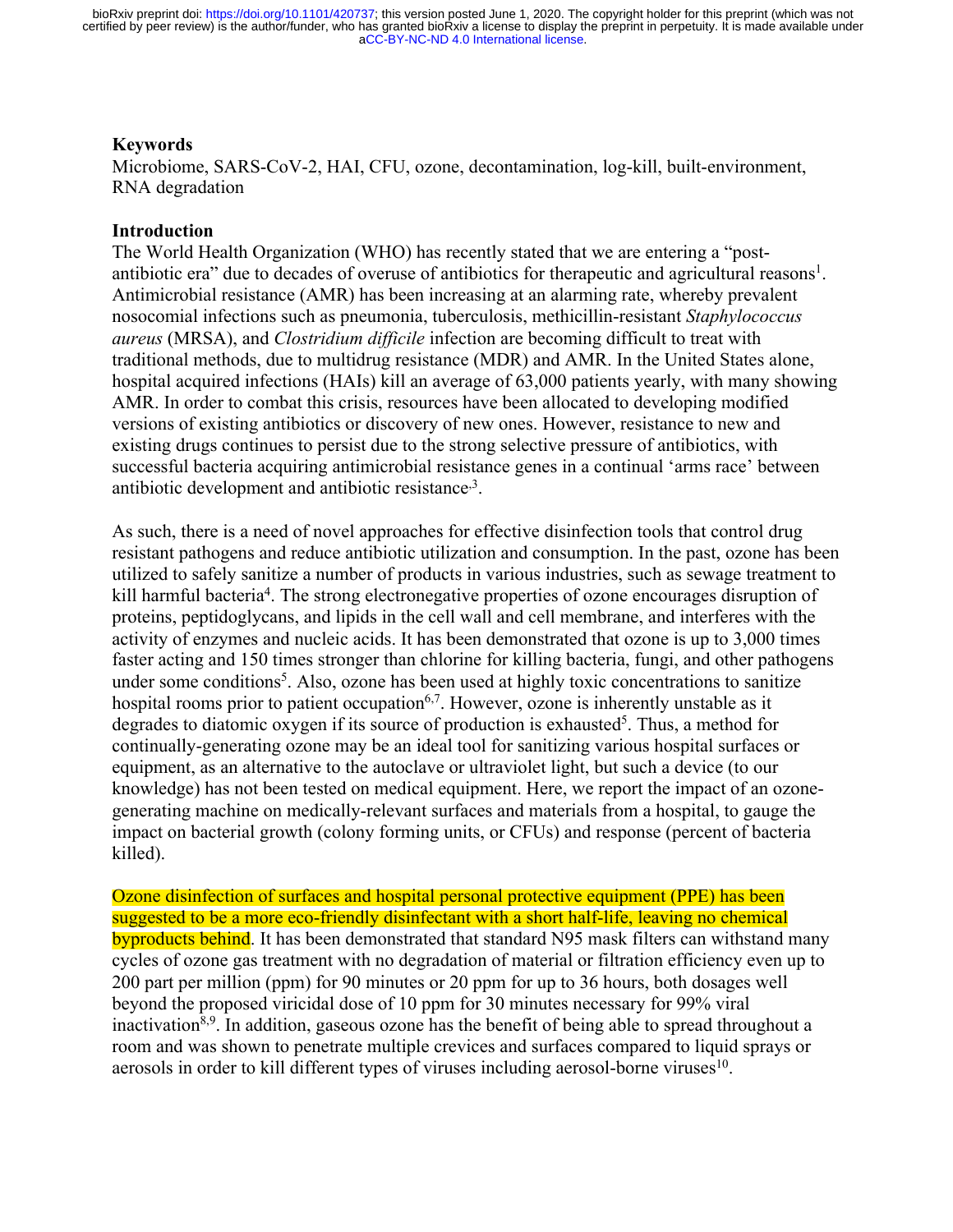2019-nCoV is an enveloped RNA virus which makes it more susceptible to ozone degradation than naked virions as ozone is known to interact with envelope and capsid proteins via formation of protein hydroxides and protein hydroperoxides<sup>11</sup>. Unsaturated lipids, carbohydrates, and nucleic acids are also damaged by ozone with damage to nucleic acids being the major cause of viral inactivation<sup>12,13</sup>. As most RNA extracted from coronavirus disease 2019 (COVID-19) patient samples are typically on the scale of under a few hundreds of thousands of copies roughly equating to a few picograms of RNA in the most concentrated of samples, reverse transcription quantitative polymerase chain reaction (RT-qPCR) and reverse transcription loop-mediated amplification (RT-LAMP) have shown to be the primary assays for sensitive diagnostic detection on the scale of accurately and reliably detecting SARS-CoV-2, even down to 10s of copies of virus per sample. While these methods are reliable for diagnostic detection, they do not reflect inactivation or infectivity of virus. The gold standard for determining viral infectivity has traditionally been the viral plaque assay; however, this method requires handling of infectious material typically in a BSL3 lab and above. As the 2019-nCoV pandemic continues to spread it then becomes necessary to develop a safe and practical method for labs not equipped with higher biosafety level cabinets to take part in COVID-19 research.

Here we demonstrated viral RNA degradation using Twist Synthetic SARS-CoV-2 RNA Control 2 (MN908947.3) and RNA from a protein coated and lipid bilayer enclosed non-replicative recombinant virus that closely resembles the wild type mammalian pathogenic virus via the AccuPlex™ SARS-CoV-2 Verification Panel. We used a modified Luna® Universal Probe One-Step RT-qPCR Kit with the WarmStart RT step omitted and instead performed qPCR on cDNA synthesized from random hexamers and a Superscript IV polymerase in order to ensure conservative estimates of RNA degradation as cDNA synthesized in this manner is more robust against partial degradation. While the traditional gel electrophoresis approach to measure RNA quality requires larger amounts of RNA, RT-qPCR can be used as an alternative method to measure degradation as more intact gene transcripts in greater abundance become amplified sooner as compared to degraded  $RNA^{14}$ .

### **Results**

We tested four distinct bacterial species commonly found in the hospital environment (*Escherichia coli* strain K12, *Enterococcus faecalis*, *Bacillus subtlis*, and *Deinococcus radiodurans*) for their susceptibility to ozone. These bacteria were grown and tested in triplicate on four high-traffic surfaces from the hospital equipment: catheters, blankets, hospital remote controls, and syringes, with positive and negative controls also included for comparison. All samples were treated with the same doze of ozone, at increasing lengths of time (30, 60, and 120 minutes), and CFU counts were compared between ozone-treated and controls. Control experiments consisted of allowing bacteria to grow without ozone treatment and then collecting samples as outlined in the **Methods** for each of the time points. For each surface and species tested colony forming units (CFUs) were counted, CFU/mL calculated, and the triplicates were averaged with standard error of the mean calculated to obtain ozone kill curves (**Figure 1**). These results showed as much as a three-log-fold changes in CFUs, with the majority of the impact observed within the first 30 minutes of treatment. These data showed that the ozone treatment causes significant reductions in all bacterial species tested across the various surfaces tested (p<0.001, Fisher's Exact Test), with increasing degrees of efficacy as a function of time.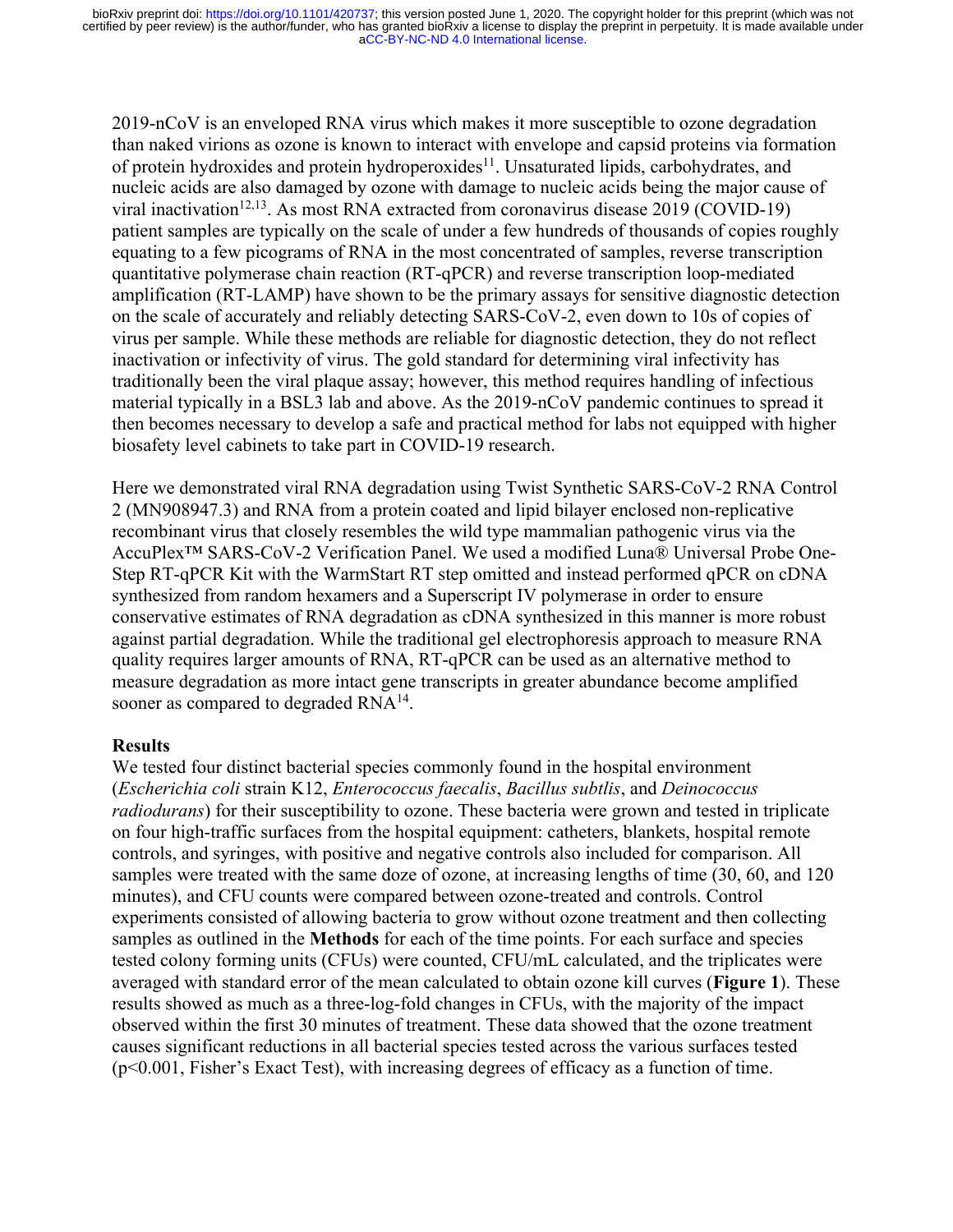Moreover, both the different surfaces and different species showed distinct rates of reduction and response to the treatment. For example, *E. coli* showed the greatest sensitivity to killing in the plate, but less so on the remote controls. Also, the surface with the greatest impact (the most species killed) was the syringe, specifically at the 2-hour time point (>99.3%), vs. the greater variance on the hospital blankets. Also, the 2-hour time points for 12-well plate experiments showed a wide range of bacterial reduction across the different species, from 89.75% to 99.70%. The syringe experiments were the most consistent, with a range of bacterial reduction from 94.24% to 99.57%; conversely, the other surfaces showed a wider range of bacterial reduction, from 83.59% to 96.00% for the catheter, 86.10% to 99.31% for the remote control, and 82.99% to 98.36% for the hospital blankets. In all cases, these reductions were highlight significant  $(p<10<sup>-5</sup>)$  compared to the negative controls  $(0.0-0.4\%)$ .

Synthetic SARS-CoV-2 RNA was shown to have significant degradation 1hr into ozone treatment (p<0.001) using one way Anova Analysis and Tukey's method ( global p< 2.2e-16) among comparisons of cycle threshold (Ct) values obtained from our degradation robust modified qPCR method (**Supplemental Table 1)**. While some non-significant degradation of RNA occurred in non-treated controls left to air exposure on a bench top, degradation was significant for samples 1hr with percent RNA log fold change of 4hr time points nearing complete RNA degradation as compared to RNAse treated samples. Control samples treated with air exhibited an RNA Fold change of 98.69%, 93.55%, 86.22%, 61.78%, and 50.42% of intact amplifiable RNA remaining for 30mins, 1hr, 2hr, 3hr, and 4hrs respectively with 0hr control representing 100% of RNA; while ozone treated samples exhibited 65.13%, 25.82%, 11.24%, 12.46% and 6.16% of RNA remaining for 30mins, 1hr, 2hr, 3hr, and 4hrs. RNAse treated samples represents complete degradation with 0% intact amplifiable RNA remaining. Error bars represent variance (**Figure 3a)**.

RNA from non-replicative capsid enclosed SARS-CoV-2 showed significant degradation 30mins into ozone treatment as could be reliably detected by 10,000 copies of virus ( $p<0.001$ ) and 1,000 copies of virus (p<0.001) (**Supplemental Table 1**). 100uM of H202 treatment for 1 hour also produced significant degradation according to Ct values obtained compared to 0hr treatment  $(p<0.001$  for both 10,000 and 1000 copies of virus) and RNA degradation was still comparable to 1hr of ozone treatment, p=.99. For 10,000 copies of virus the percent of log fold intact amplifiable treated RNA left over compared to 0hr control treatment representing 100% of RNA was 19.33%, 15.72%, 4.03%, 2.34%, 0.49% for 30mins, 1hr, 2hr, 3hr, and 4hrs of ozone treatment respectively. 1hr of H202 treated RNA left over was 18.02% and RNase treated samples represented completely degraded RNA with 0% RNA left (**Figure 3b**). 1,000 copies of virus showed similar results to the 10,000 copies of virus tested. The percent RNA log fold change of ozone treated samples compared to 0hrs was 25.58%, 5.46%, 3.43%, 1.61%, and  $1.01\%$  for 30mins, 1hr, 2hr, 3hr, and 4hrs of ozone treatment respectively.  $H_2O_2$  treated samples were 28.06% degraded after and RNAse representing complete degradation was 0% (**Figure 3c**). Mean Ct values were obtained along with Ct standard deviation. To obtain changes in degradation delta Ct values were calculated as either treatment or timepoint mean Ct subtracted from 0min control mean Ct. From this RNA fold change vs. Control was calculated as  $2<sup>-\Delta Ct</sup>$  as the difference between one cycle reflects a 2 fold difference in starting transcript level<sup>13,14</sup>.

### **Discussion**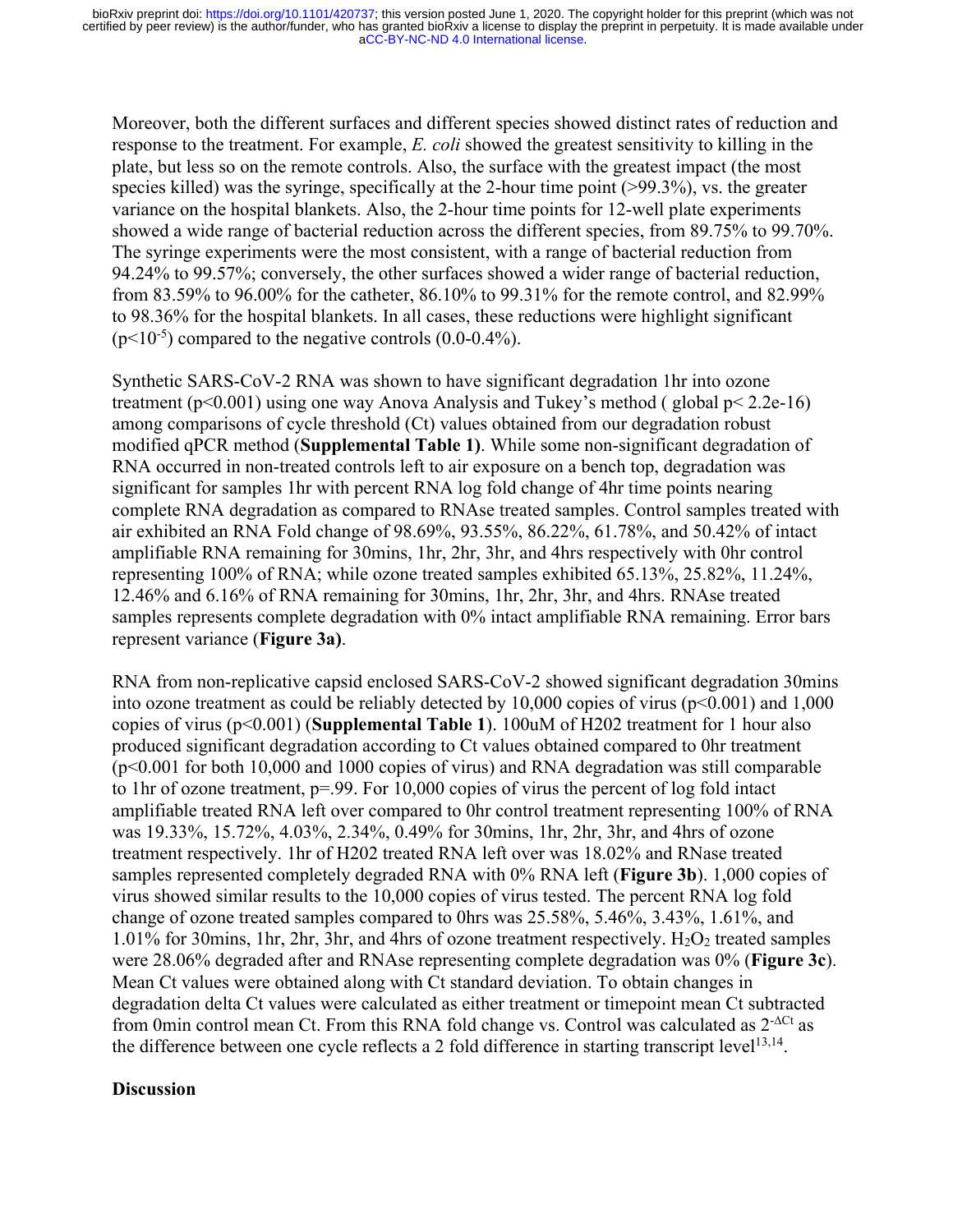Antibiotic resistance is a major financial burden on the United States healthcare system, often associated with common infections in hospitals which are caused by the sharing of rooms of infected patients, transmission by hospital workers, overgrowth of pathogens in the patient's own microbiome, and interactions with surfaces and equipment that harbor these pathogenic bacteria. Fortunately, alternatives to antibiotics are being developed to take on this looming challenge.

Our findings provide support that ozone treatment is an effective sterilization method to combat HAIs in medical environments. We report rapid killing of the majority of medically relevant bacteria within 30 minutes, and up to a 99% reduction in viable bacteria at the end of 2-hour treatment cycles, with as much as a 3-4-fold log kill range. Here, we used an ozone generator from Sani Sport, but without any modifications or changes to the instrument. As such, changes in the flow rate, pressure, or temperature could increase the efficacy of this method, and possibly reduce bacterial species on common hospital surfaces in less time (~10-15 minutes).

It is interesting to note that different surfaces led to variation in the reduction of the same bacterial species. For example, the syringe and catheter experiments killed off bacteria at a slower rate than remote control and 12 well plate experiments. A likely explanation for this is that bacteria were inoculated directly onto the surfaces of 12-well plates and remote controls and so ozone could interact with more bacteria without any obstruction. Regardless, ozone treatment still demonstrated bacterial reductions even when inoculated inside tube-like structures such as catheters and syringes. Furthermore, ozone may not damage sensitive equipment (vs. bleach), which can ensure continued use of sterilized equipment in medical environments. Further work could explore the mechanisms by which bacteria respond to this treatment. Ozone is thought to disrupt membrane integrity, and so monitoring viability in this context can provide for a more conservative methodology<sup>5</sup>. While utilizing CFUs as a method to assess bacterial reduction have been the gold standard in many kill curve experiments, this method is limited in being able to discriminate viable but not cultivable cells (VBNC), and other methods such as propidium monoazide (PMA)-qPCR or flow cytometry could also be used<sup>8</sup>. In the context of further testing more pathogenic bacteria known to enter VBNC states it would be worthwhile to use these methods in conjunction with colony forming unit counts.

It would also be interesting to utilize RNA sequencing to study the stress response to ozone treatment in various HAI bacterial species. While our methods here demonstrate that 20 ppm of ozone can severely reduce several bacterial populations, there is little known about the stress response genes activated in response to ozone. The utilization of these stress responses are typically mediated by global regulatory mechanisms which affect biochemical pathways leading to physiological changes that confer survival. We hypothesize that regulatory networks such as heat shock, membrane integrity, and DNA damage may be activated. Particularly, it is interesting to note that ozone kills *D. radiodurans*, as this species has been known to have the unique ability to reconstruct its fragmented genome in response to ionizing radiation.<sup>15</sup> There are a number of theories of how *D. radiodurans* is able to survive such extreme stressors one of them being an unusual capacity to avoid radiation induced protein oxidation, thus it would be interesting to study the stress response pathways in the context of Sani Sport ozone mediated treatment<sup>16-18</sup>. Understanding these mechanisms can be valuable for discovering novel genes for a multitude of bacterial species to decipher phenotypic characteristics, virulence regulation, and survivability,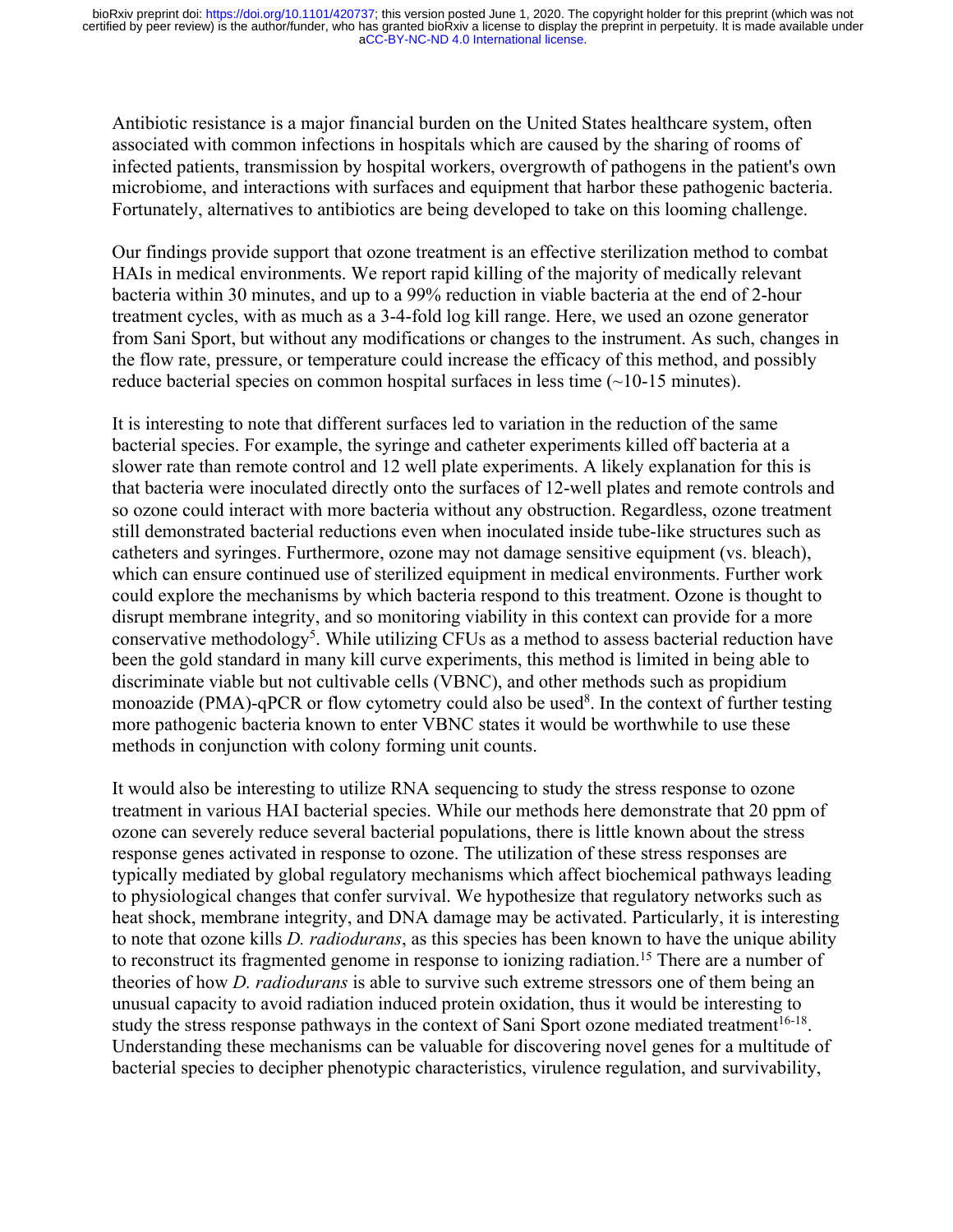which may impact other medical environments like ambulances<sup>19</sup> and broader urban environments around the world $^{20}$ .

Here we describe a new method for determining RNA degradation in a partial degradation robust manner for SARS-CoV-2 utilizing replication-deficient non-infectious virus that closely resembles the wild-type virus. While RNA degradation has been shown to be the main mechanism for viral inactivation<sup>12,13</sup> in order to further validate these results traditional viral plaque assays using infectious SARS-CoV-2 virus must be employed. Nonetheless, this method provides for a safe way for labs not equipped with higher biosafety level cabinets to measure efficacy of viricidal treatment. As it has been demonstrated that N95 mask filtration efficiency is resistant to damage via many cycles or high dosage of ozone<sup>8,9</sup>, ozone can be a viable option for sterilization of PPE but also many different types of surfaces as well. While our limit of detection using our primers and qPCR chemistry was 1000 copies of non-infectious virus; this methodology could also be adapted to other primer sets and qPCR kits to perhaps measure even lower amounts of copies of virus per sample<sup>21</sup>.

# **Methods**

# *Ozone treatment of bacteria*

We used four common HAI-related, bacterial species to treat with ozone: *Escherichia coli* strain K12 (substrain MG1655/ATCC 700926), *Enterococcus faecalis* (OG1RF ATCC 47077), *Bacillus subtlis* (subtilis strain 168 ATCC 23857), and one isolated strain *Deinococcus radiodurans* (R1). Single, isolated colonies were cultured and treated with ozone (20ppm) inside the continually-generated ozone instrument (Sani Sport Supreme) at 0, 30, 60, and 120 minutes, which represent common intervals for cleaning in medical settings. We inoculated various surfaces that are common in hospital settings and produced ozone kill curves for each surface and bacterial strain. After swabbing each surface in triplicate, we isolated the bacteria from the swabs and cultured them overnight on media agar plates from which we assessed bacterial death from counting colony forming units (CFUs). Plates were blinded during counting and annotated afterward.

From fresh grown stock solutions, 100ul of cultured bacteria were obtained and placed in 900ul of appropriate broth (tryptic soy broth or nutrient broth with 1% glucose) in 1.5ml eppendorf tubes. From this 1:10 dilution the bacteria were serially diluted to 1:100, 1:1000, 1:10,000, 1:100,000, 1:1,000,000, and 1:10,000,000. 100ul from each dilution was then plated on corresponding tryptic soy agar plates and nutrient broth with 1% glucose agar plates using Zymo glass shaker beads to randomly distribute colonies across the plate. Plates were then grown at 37°C overnight for 12 hrs. Plates that had about 300 CFUs were chosen for the Sani Sport ozone experiment to be able to distinguish between colonies.

Using the correct dilution, 1 ml of each single strain of bacteria was placed in triplicates in a 12 well plate, so as to have enough surface area exposed to ozone treatment. 3 samples were used for each time point of 0, 30, 60, and 120 minutes (min). Ozone treatment was done on separate days for each strain to reduce chance of cross contamination. The 12-well plate was placed uncovered inside of Sani Sport and for the 0 min time point, 100ul was taken from the 1 ml sample and placed in a labeled eppendorf tube to be plated at the end of the experiment. The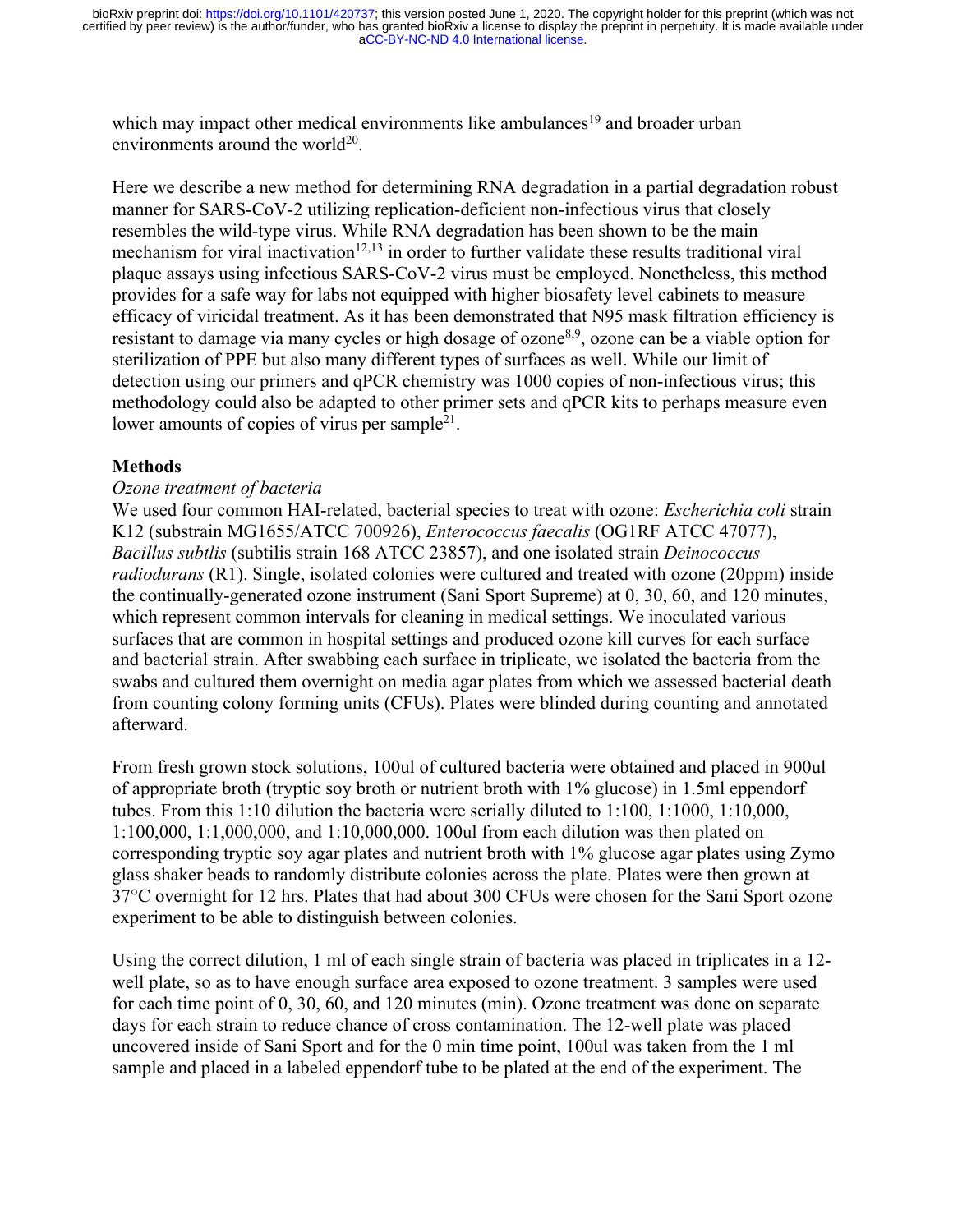remaining 900ul was placed in a cryotube with 70ul of DMSO added and then placed on dry ice before moving into -80°C freezer.

Sani Sport doors were closed and the "cycle" button was pushed. Each 16-minute cycle consists of a 10-minute phase where purified air is blown inside the machine from fans and followed by a 6-minute phase of 20ppm ozone treatment according to manufacturer's instructions. Ozone is generated each cleaning cycle inside the machine by reacting oxygen available in the air with ultraviolet light. At the end of the  $5<sup>th</sup>$  cycle 100ul of sample was taken from the three corresponding 30min wells and saved for plating at the end of the experiment while 900ul is frozen down as described above. This is done for 5 more cycles for the 1 hour (h) time point and then 10 more cycles for the 2h time point. After the 2h time point the saved 100ul samples are plated on appropriate agar plates and labeled. CFUs are then counted the next day after a 12h incubation at 37°C.

The same methods are followed for the different surfaces tested (syringe, catheter, hospital blanket, etc.) with minor modifications. 100ul of bacteria sample were added to each surface via pipette in triplicates and then for each time point 0, 30, 60, and 120 minutes, the surface was swabbed for 3 mins using Isohelix buccal swabs. Bacteria were pipetted directly onto flat surfaces such as remote controls and hospital blankets while bacteria were pipette onto the inside surface of tube like structures such as catheters and 5cc syringes. For dry surfaces, swabs were wetted with respective media and then used for swabbing. Swabs were then placed in 1.5ml Eppendorf tubes and suspended in 100ul of corresponding media. After the 2h time point each Eppendorf tube containing swab and media was vortexed for 10 seconds at max speed to shake bacteria off of swab and into surrounding media at bottom of tube. The tubes were then centrifuged at 6000 rpm for 10 mins at room temperature to collect bacteria at bottom of tube. Swabs were removed using sterile tweezers and media was pipetted up and down 10 times to resuspend bacteria at the bottom of the tube. 100ul of media was then plated onto respective agar plates, labeled, and incubated at 37°C overnight for 12h. CFUs were counted the following day.

# **Ozone Treatment of Synthetic SARS-CoV-2 RNA**

10 ul aliquots of Twist Synthetic SARS-CoV-2 RNA Control 2 (MN908947.3) (1,000,000 copies/ul, 11pg/ul) were subjected to ozone treatments at 30 minutes (5 cycles), 1hr (10 cycles), 2 hrs (20 cycles), 3 hrs (30 cycles), and 4hrs (40 cycles) in open capped PCR RNase free PCR tubes in the Sani Sport Supreme. A 0min control that was immediately processed for first strand cDNA synthesis after thawing on ice from -80°C was used as the baseline Ct value from which no degradation occurred. Degradation controls were also included in the experiment in which 10uls of Twist Synthetic SARS-CoV-2 RNA was subjected to 1ul of 100mg/ml of RNAse A for 30mins at room temperature before being converted to cDNA. No treatment open air controls were also included to compare the degradation rate between normal bench top RNA degradation and degradation from ozone. All treatments and controls were performed in triplicates and cDNA synthesis was initiated at the end of each time point using Invitrogen SuperScript iV Reverse Transcriptase for sensitive and robust synthesis of partially degraded RNA.

Briefly, 1ul of 60uM of NEB random primer mix was annealed to 1ul of template RNA with 1ul of 10mM dNTP mix, and 10ul of nuclease free water at 65°C for 5 mins and then incubated on ice for 1 min. 4ul of 5x SSIV buffer, 1ul of 100mM DTT, 1ul of RNaseOUT™, and 1ul of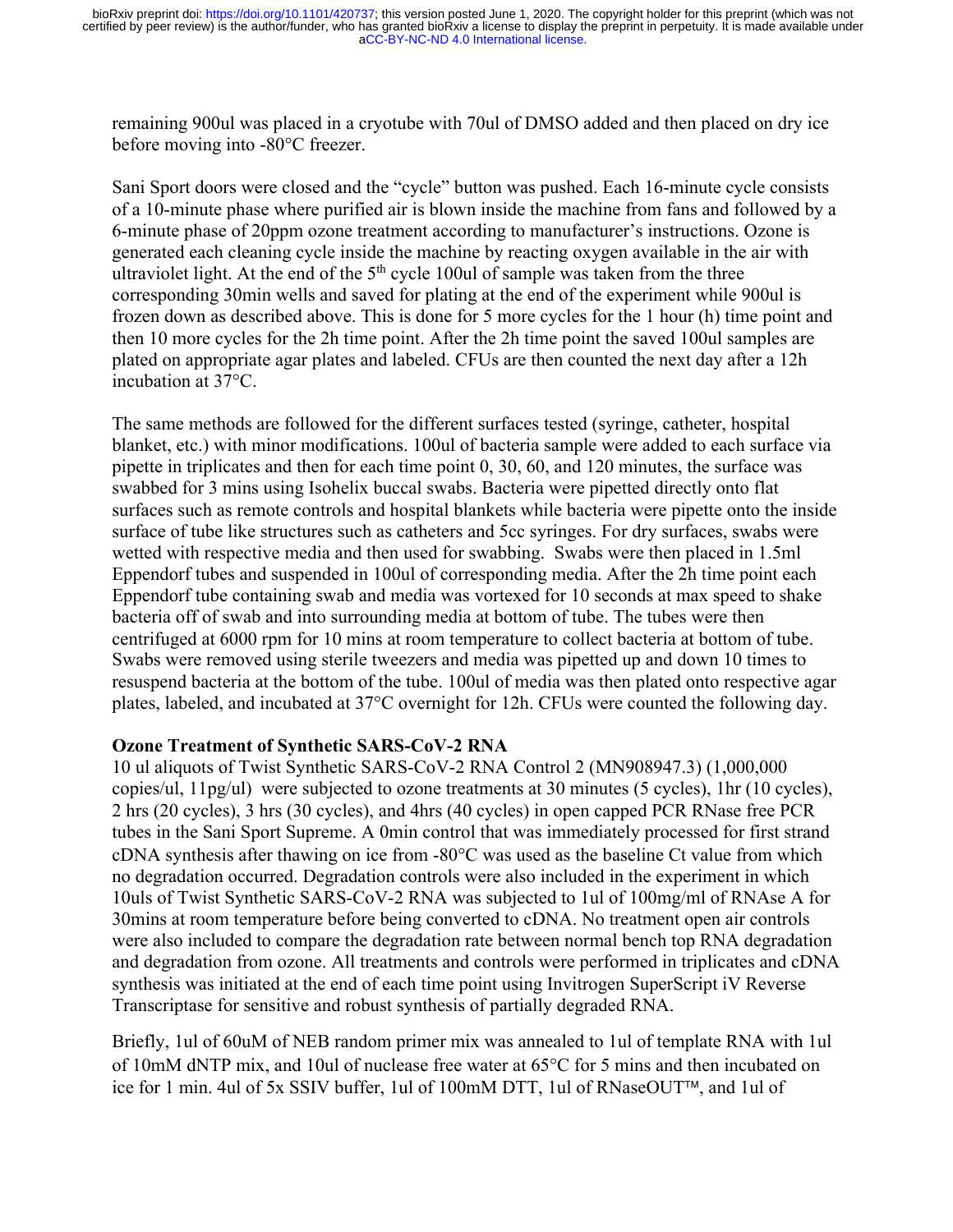SuperScript $\circledR$  IV Reverse Transcriptase (200 U/ul) were combined with annealed RNA and the combined reaction mixture was incubated at 23°C for 10mins, followed by 55°C for 10mins, and lastly the polymerase was heat inactivated by incubating at 80°C for 10 mins.

cDNA was then quantified using Qubit RNA HS Assay kit on a Qubit fluorometer to obtain cDNA concentrations of roughly 0.5ng/ul. 5ul of cDNA was then added to Luna® Universal Probe One-Step Reaction Mix supplied at a 2X concentration containing Hot-Start Taq DNA Polymerase, dNTPs, and buffer for qPCR on a QuantStudio 6 Flex Real Time PCR system. 1.5ul each of a stock 22.5 nmol CDC 2019-nCoV-N1 Combined Primer/Probe Mix and 2019 nCoV N2 Combined Primer/Probe Mix<sup>22,23</sup> were added to the qPCR reaction with nuclease free water for a total reaction volume of 20ul in a 384 clear well PCR plate. Non template controls of nuclease free water were included to assess presence of contamination or primer dimers. A standard curve was also generated using 1:100 dilutions of stock Twist Synthetic SARS-CoV-2 RNA Control 2 for  $10^{\circ}7$ ,  $10^{\circ}5$ ,  $10^{\circ}3$ , and  $10^{\circ}1$ . All reactions done in triplicates. A standard Taqman Reaction protocol was set on the Quantstudio 6 with FAM reporter dye selected and no quencher. qPCR conditions consisted of an initial denaturation step of 95°C for 3 mins followed by 45 cycles of a 95°C denaturation step for 15 seconds and an extension step of 58°C for 30 seconds.

### **Ozone Treatment of Non-Replicative Virus**

To measure the effect of ozone on intact viral particles we subjected triplicates of non-replicative recombinant viruses via the AccuPlex™ SARS-CoV-2 verification panel to the same experimental conditions as our Twist Synthetic RNA experiment. 100ul of each 100,000 copies/ml, 10,000 copies/ml, and 1000 copies/ml were aliquoted into PCR tubes and subjected to ozone at 30mins, 1hr, 2h, 3hr, and 4hrs. Controls include a 0min time point and a 100uM  $H_2O_2$ 1hr treatment. All three concentrations were used in order to establish the limits of detection for our modified RNA degradation qPCR assay.

At the end of each time point treatment RNA from non-replicative virus samples were obtained using Zymo Quick-RNA Viral kit according to the manufacturer's instructions. Briefly, 100ul of 2x Concentrate DNA/RNA Shield™ was added directly to each sample. 400ul of Viral RNA Buffer was added to the mixture and then transferred to a Zymo-Spin™ IC Column in a collection tube and centrifuged for 2 minutes at 16,000 x g. The Column was then transferred to a new collection tube and 500ul of RNA Wash buffer was added to the column and centrifuged for 30 seconds at 16,000 x g twice followed by 500ul of a 95% ethanol wash step in which the column in a new collection tube was centrifuged for 1min at 16,000 x g. RNA was eluted in 6ul of nuclease free water and then was immediately subjected to cDNA synthesis and qPCR as mentioned above.

### **Ethics Approval**

None required for this study

# **Contributions and Consent for Publication**

CW, SR, DD, NBO, RO, DB, EA, CEM wrote and reviewed the text and data. CW performed the experiments with SR. RO, NBO, and CEM reviewed the data. All authors reviewed and approved of the manuscript.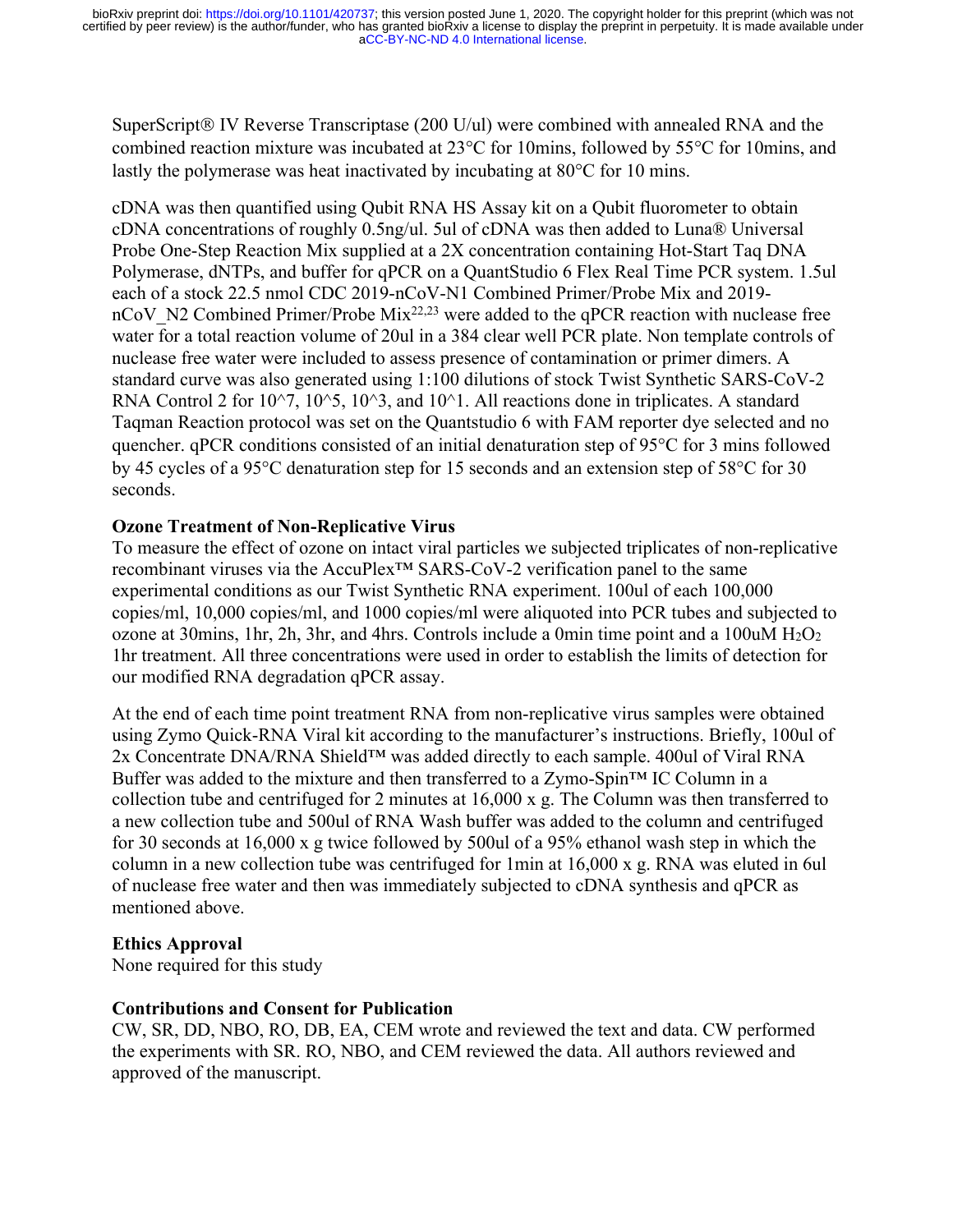### **Availability of Data and Material**

All raw data and CFU counts are included in the manuscript.

### **Competing interests**

NO, RO, and CEM hold shares in a company (Biotia) that builds technology to surveil hospital environments and screen patients to identify pathogens, however that company's technology is not used in this study.

### **Acknowledgements and Funding**

We would like to thank funding from the Irma T. Hirschl and Monique Weill-Caulier Charitable Trusts, Bert L and N Kuggie Vallee Foundation, the WorldQuant Foundation, The Pershing Square Sohn Cancer Research Alliance as well as NASA (NNX14AH50G, NNX17AB26G), the National Institutes of Health (R25EB020393, R01NS076465, R01AI125416, R01ES021006, 1R21AI129851, 1R01MH117406), the Bill and Melinda Gates Foundation (OPP1151054).

#### **References:**

- 1. Reardon S. (2014) WHO warns against 'post-antibiotic' era. *Nature*. doi:10.1038/nature.2014.15135
- 2. Read AF, Woods RJ. (2014). Antibiotic resistance management. *Evol Med. Public Health,*147. doi: 10.1093/emph/eou024.
- 3. Zaman, S. B., Hussain, M. A., Nye, R., Mehta, V., Mamun, K. T., & Hossain, N. (2017). A Review on Antibiotic Resistance: Alarm Bells are Ringing. *Cureus*. doi:10.7759/cureus.1403
- 4. Lüddeke, F., Heß, S., Gallert, C., Winter, J., Güde, H., & Löffler, H. (2015). Removal of total and antibiotic resistant bacteria in advanced wastewater treatment by ozonation in combination with different filtering techniques. *Water Research,69*, 243-251. doi:10.1016/j.watres.2014.11.018
- 5. Dyas, A., Boughton, B. J., & Das, B. C. (1983). Ozone killing action against bacterial and fungal species; microbiological testing of a domestic ozone generator. *Journal of Clinical Pathology,36*(10), 1102-1104. doi:10.1136/jcp.36.10.1102
- 6. EPA Guidance Manual, Alternative Disinfectants and Oxidants, Ozone Chemistry, Chapter 3.1, Environmental Protection Agency (EPA), www.epa.gov., April 1999.
- 7. Emerson, J.B., Adams, R.I., Rothschild, L.J. (2017). Schrodinger's microbes: Tools for distinguishing the living from dead in microbial ecosystems. *Microbiome* 5:86. doi.org/10.1186/s40168-017-0285-3
- 8. Dennis, Robert & Pourdeyhimi, Behnam & Cashion, Avery & Emanuel, Steve & Hubbard, Devin. (2020). Durability of Disposable N95 Mask Material When Exposed to Improvised Ozone Gas Disinfection. The Journal of Science and Medicine. 2. 10.37714/josam.v2i1.37.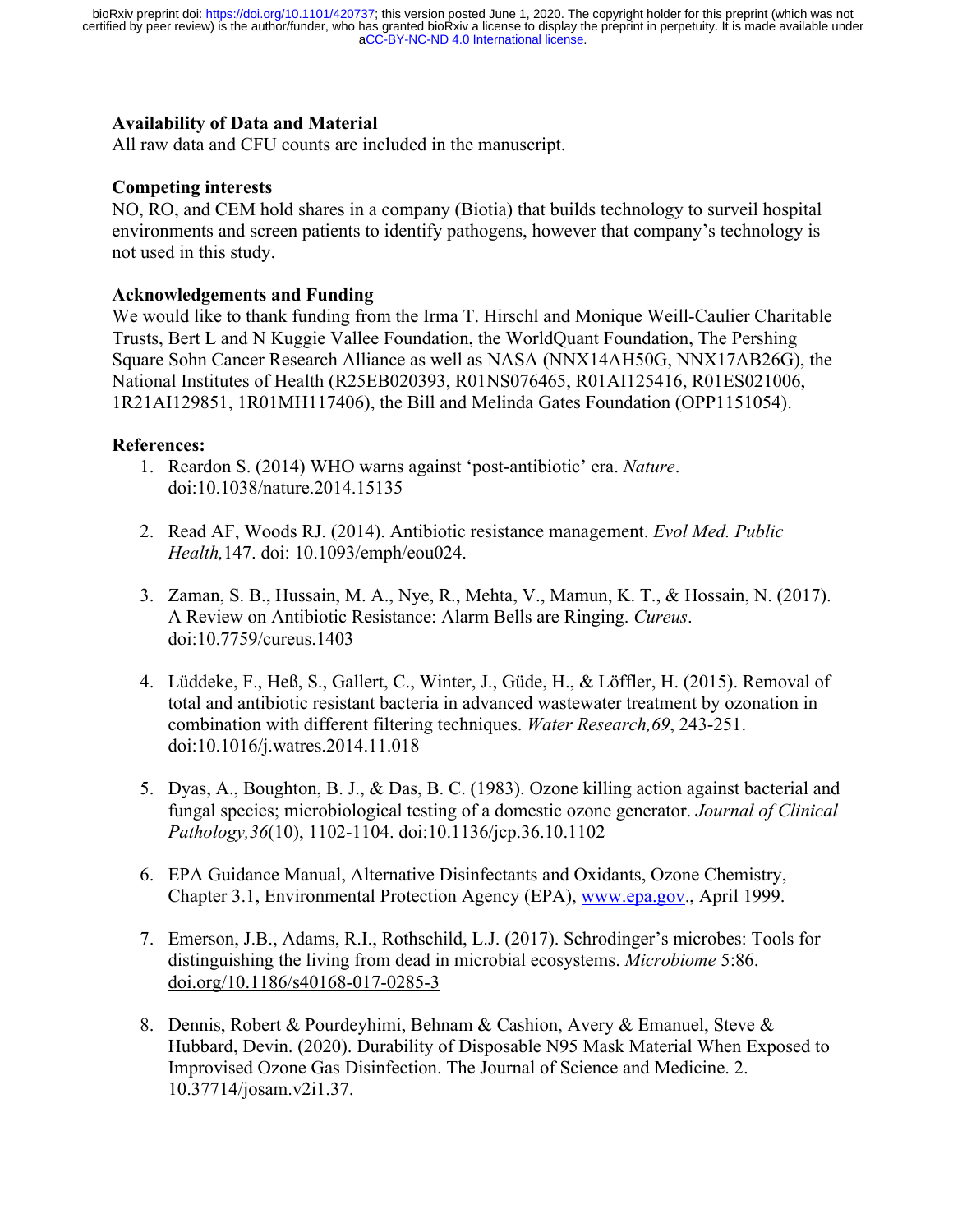- 9. Blanchard EL *et al*., Enveloped Virus Inactivation on Personal Protective Equipment by Exposure to Ozone. *MedRxiv* 2020*. https://www.medrxiv.org/content/10.1101/2020.05.23.20111435v1*
- 10. Hudson, J. B., Sharma, M., Vimalanathan, S. (2009). Development of a Practical Method for Using Ozone Gas as a Virus Decontaminating Agent. , *31*(3), 216–223. https://doi.org/10.1080/01919510902747969
- 11. Schentag JJ, Akers C, Campagna P, et al. SARS: CLEARING THE AIR. In: Institute of Medicine (US) Forum on Microbial Threats; Knobler S, Mahmoud A, Lemon S, et al., editors. Learning from SARS: Preparing for the Next Disease Outbreak: Workshop Summary. Washington (DC): National Academies Press (US); 2004. Available from: https://www.ncbi.nlm.nih.gov/books/NBK92445/
- 12. Roy D, Wong PK, Engelbrecht RS, Chian ES. Mechanism of enteroviral inactivation by ozone. Applied Environmental Microbiology. 1981;41:718–23.
- 13. Shinriki, N., Ishizaki, K., Ikehata, A., Nomura, A., & Mizuno, Y. (1978). Degradation of nucleic acid with ozone. *Nucleic Acids Research*, *5*(Suppl 2), s303–s308. https://doi.org/10.1093/nar/1.suppl\_2.s303
- 14. J. Gingrich et al., Effect of RNA degradation on the data quality in quantitative PCR and microarray experiments, Bio-Rad Bulletin #5452, 2006.
- 15. Battista, J. R. Against all odds: the survival strategies of *Deinococcus radiodurans*. *Annu. Rev. Microbiol.* 51, 203–224 (1997).
- 16. Foerster, S., Unemo, M., Hathaway, L. J., Low, N., & Althaus, C. L. (2015). Time-kill curve analysis and pharmacodynamic functions for in vitro evaluation of antimicrobials against Neisseria gonorrhoeae. doi:10.1101/028506.
- 17. Fontes, B., Heimbecker, A. M., Brito, G. D., Costa, S. F., Heijden, I. M., Levin, A. S., & Rasslan, S. (2012). Effect of low-dose gaseous ozone on pathogenic bacteria. *BMC Infectious Diseases,12*(1). doi:10.1186/1471-2334-12-358.
- 18. Shah, D. H. (2013). RNA Sequencing Reveals Differences between the Global Transcriptomes of Salmonella enterica Serovar Enteritidis Strains with High and Low Pathogenicities. *Applied and Environmental Microbiology,80*(3), 896-906. doi:10.1128/aem.02740-13.
- 19. O'Hara NB, Reed HJ, Afshinnekoo E; Harvin D, Caplan N, Rosen G, Frye B; Woloszynek S, Ounit R, Levy S, Butler E Mason CE. "Metagenomic characterization of ambulances across the United States." Microbiome. 2017 Sep 22;5(1):125.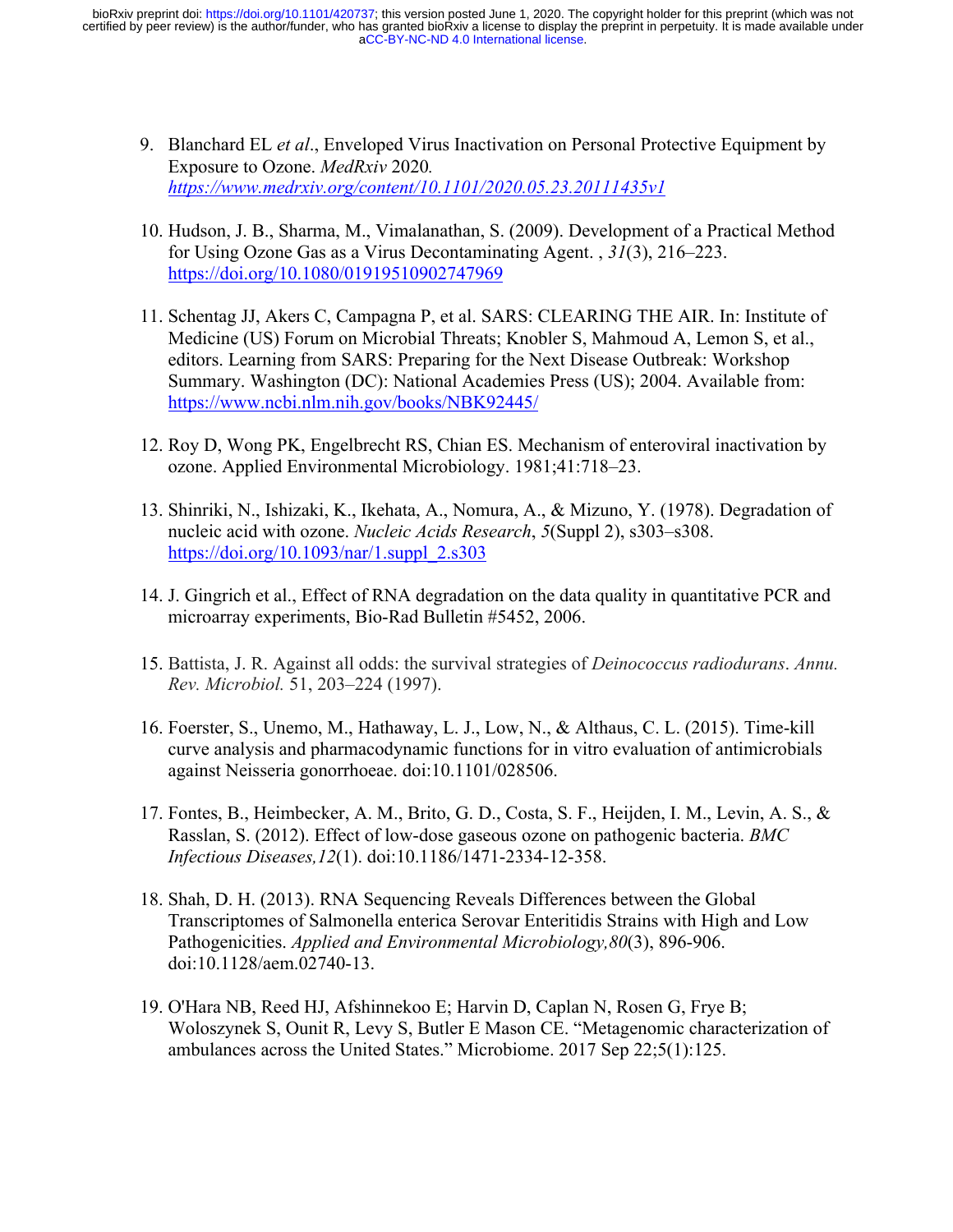- 20. The MetaSUB International Consortium. The Metagenomics and Metadesign of the Subways and Urban Biomes (MetaSUB) International Consortium inaugural meeting report. Microbiome. 2016 Jun 3;4(1):24.
- 21. Brown, Julianne & O'Sullivan, Denise & Pereira, Rui & Whale, Alexandra & Busby, Eloise & Huggett, Jim & Harris, Kathryn. (2020). Comparison of SARS-CoV2 N gene real-time RT-PCR targets and commercially available mastermixes. 10.1101/2020.04.17.047118.
- 22. Centers for Disease Control and Prevention, Division of Viral Diseases, CDC 2019- Novel Coronavirus (2019-nCoV) Real-Time RT-PCR Diagnostic
- 23. Centers for Disease Control and Prevention, Research Use Only Real-Time RT-PCR Protocol for Identification of 2019-nVoV. https://www.cdc.gov/coronavirus/2019 ncov/lab/rt-pcr- detection-instructions.html#reagents-supplies-equipment. Accessed March 20, 2020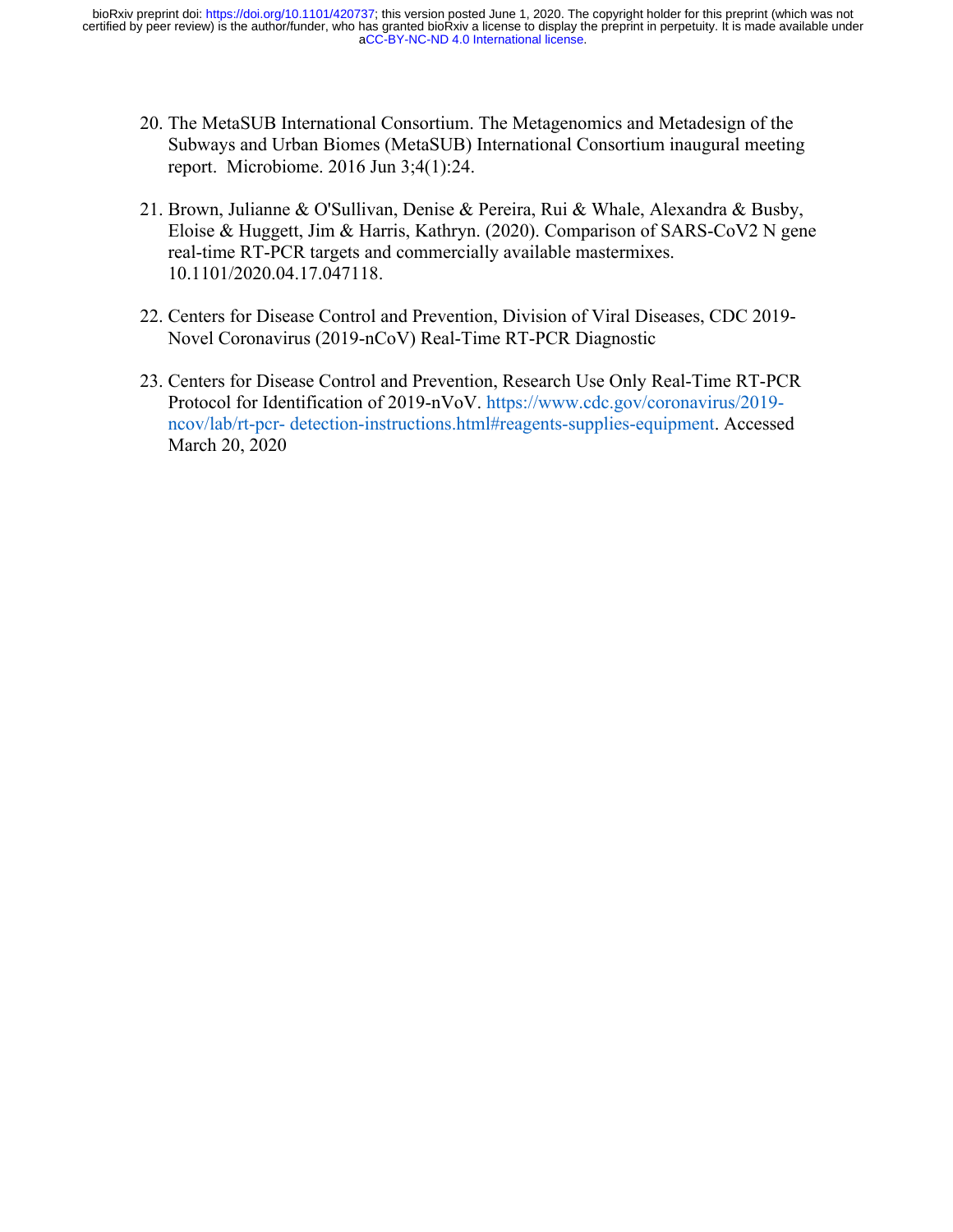# **Figure Legends**

**Figure 1. Ozone Kill Curves indicate ozone treatment reduces bacterial load.** 1ml of bacteria for taxa *B. substilis* (a), *E. coli K12* (b), *D. radiodurans* (c), and *E. faecalis* (d) were pipetted into wells of 12 well plates and 100ul was collected at each time point for plating. 100ul of bacteria were pipetted inside 5cc syringes, inside catheters, onto remotes, and onto hospital blankets in triplicates and swabbed for 3 minutes at each time point for plating. Colony forming units were then counted following plating and 12hr incubation. CFUs are converted into CFUs/ml (y-axis). Error bars represent standard error of the mean. Controls are indicated as black lines. Ozone treatment (x-axis) is at 20ppm.

**Figure 2. Percent Bacterial Reduction.** Bacterial percent reductions for *B. substilis* (red), *E. coli K12* (green), *D. radiodurans* (blue), and *E. faecalis* (purple) from ozone treatment (20ppm). Error bars represent standard error of the mean from triplicate experiments on a variety of surfaces: a) 12 well plates b) syringes c) catheters d) remote controls e) hospital blankets. All differences compared to control are statistically significant ( $p<0.001$ , Fisher's Exact Test).

**Figure 3. SARS-CoV-2 percent log fold change between ozone treatments and controls.** (A) 1,000,0000 copies of Synthetic SARS-CoV-2. (B) 10,000 copies of non-replicative SARS-CoV-2. Global p < 3.2e-13. (C) 1,000 copies of non-replicative SARS-CoV-2. 0hr no treatment control was used as the comparison reference for ozone treated samples and control samples left on the benchtop exposed to air. Rnase values indicates maximum RNA degradation. Treatment Ct values were first subtracted from 0hr control to obtain delta Ct values ( $\Delta CT = CT$  target – CT reference). Delta Ct was then transformed into log scale using 2-∆Ct. Error bars represent variance and was calculated as  $s = (s12 + s22)^{1/2}$ ,  $s=$  standard deviation. Global P-value were computed by one way Anova Analysis and Tukey's method was used to distinguish P-values for multiple comparisons. Global  $p < 2.2e-16$ . Significance codes  $0***$ ,  $0.001**$ ,  $0.01*$ .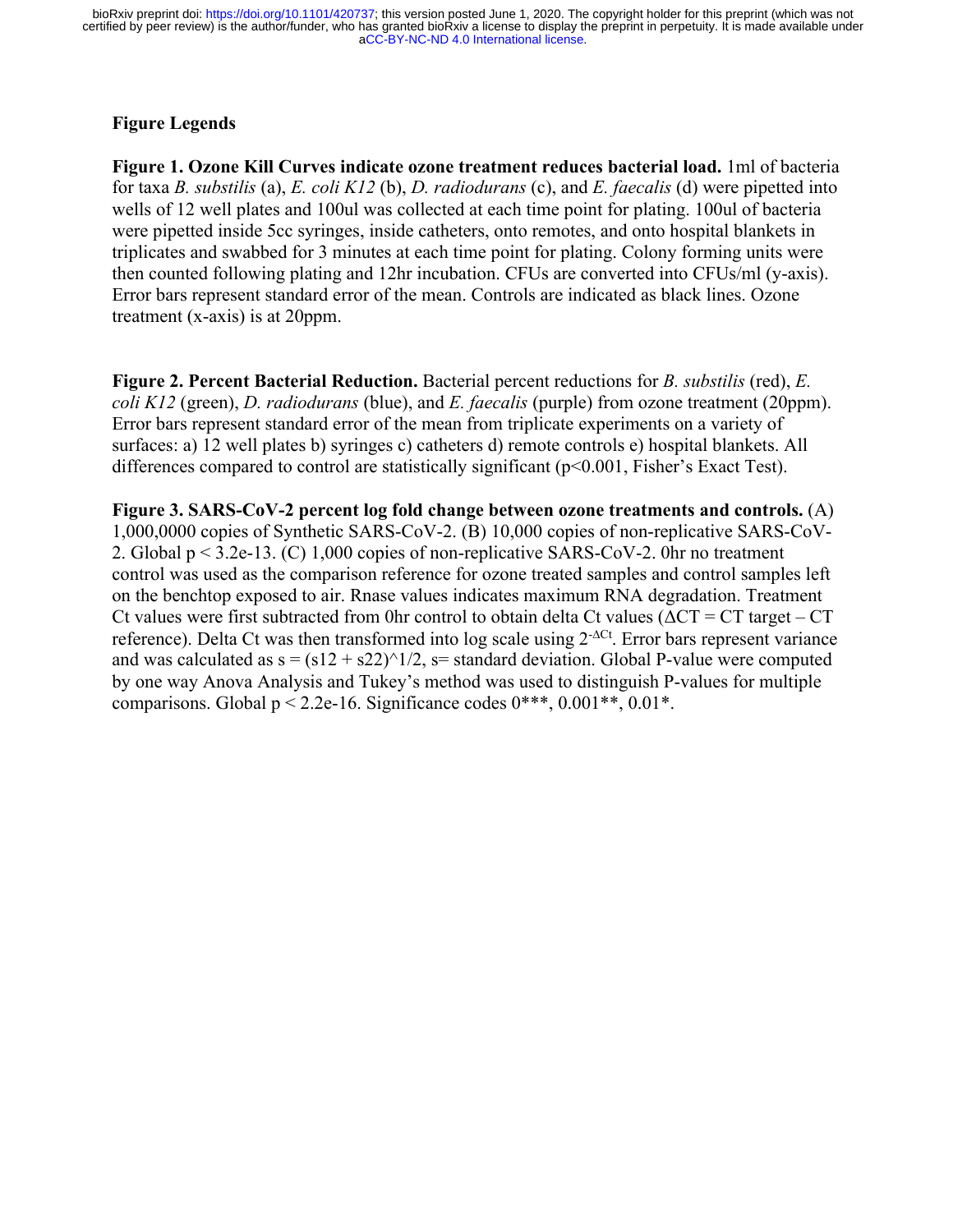

# **Figure 1**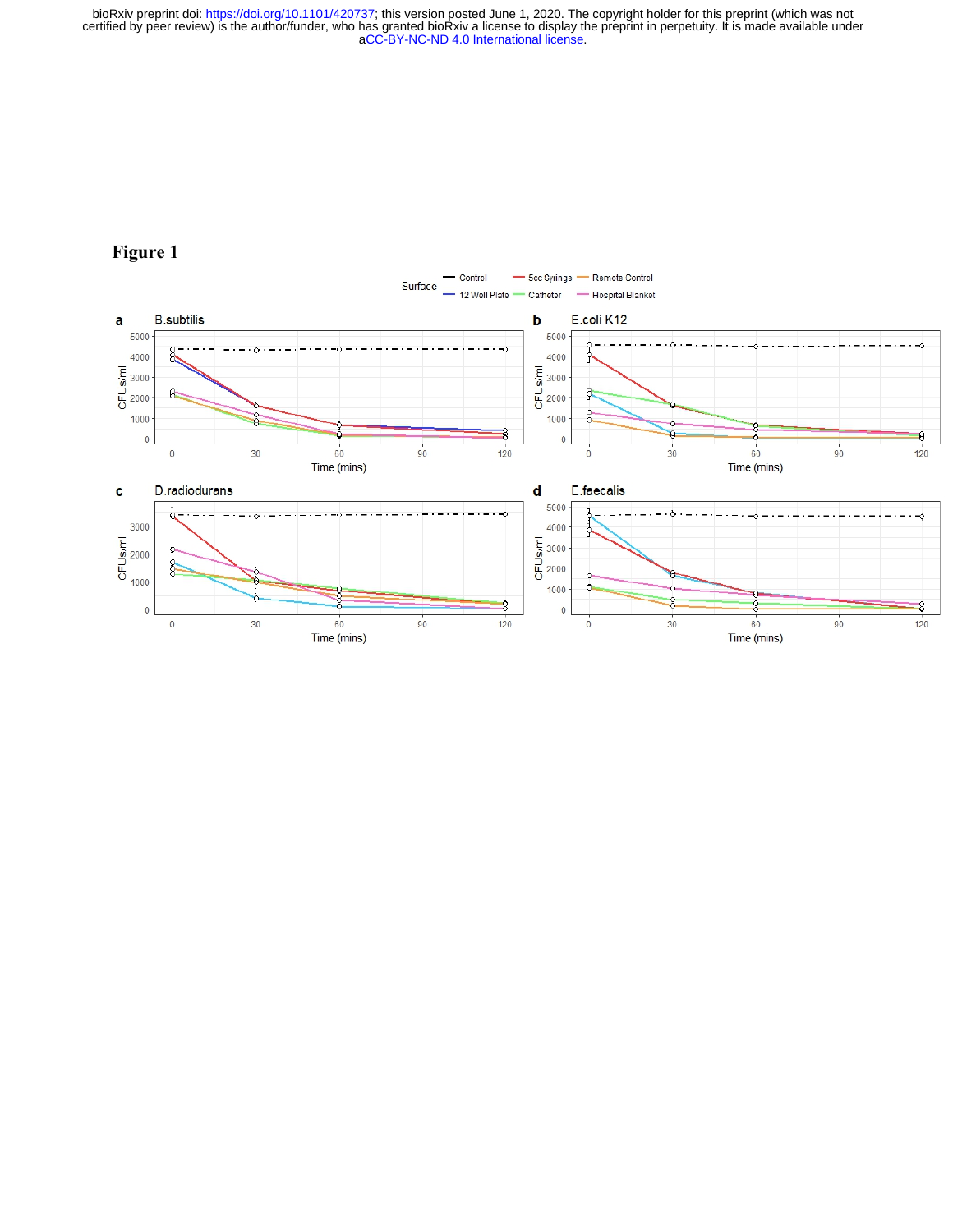